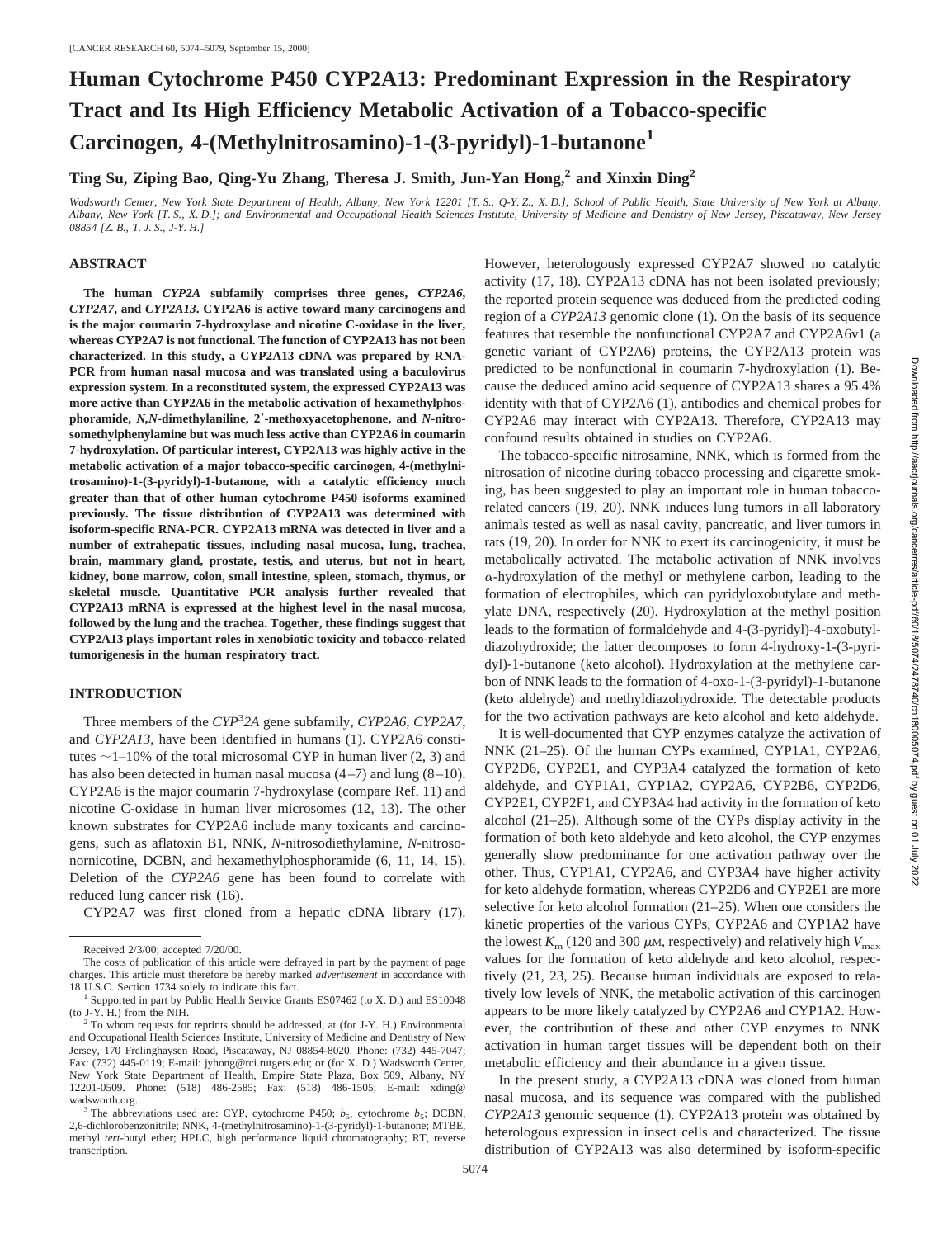RNA-PCR. We report here that CYP2A13 is highly active toward NNK and several other carcinogens and toxicants and that it is predominantly expressed in the human respiratory tract.

#### **MATERIALS AND METHODS**

**Human Tissues and RNA Preparations.** Total RNA samples isolated from the following human tissues, pooled from various numbers of subjects (*n*), were obtained from Clontech (Palo Alto, CA): liver ( $n = 2$ ; ages 15 and 35), lung (*n* = 5; ages 14-40), trachea (*n* = 84; ages 17-70), kidney (*n* = 8; ages 24–55), heart  $(n = 12; \text{ ages } 19-50)$ , brain  $(n = 2; \text{ ages } 16 \text{ and } 36)$ , mammary gland  $(n = 8; \text{ ages } 23-47)$ , prostate  $(n = 23; \text{ ages } 26-64)$ , testis  $(n = 25; \text{ ages } 28-64)$ , uterus  $(n = 10; \text{ ages } 15-77)$ , bone marrow  $(n = 3; \text{ ages } 15-77)$ 24–59), colon ( $n = 2$ ; ages 35 and 50), small intestine ( $n = 11$ ; ages 15–60), spleen ( $n = 5$ ; ages 22–48), stomach ( $n = 15$ ; ages 23–61), thymus ( $n = 13$ ; ages 17–37), and skeletal muscle  $(n = 10;$  ages 23–56). All tissues were collected from nondiseased Caucasian individuals whose cause of death was trauma. RNAs of nasal turbinates and additional liver and lung RNAs were isolated from individual subjects, including three nasal tissues (ages 52–60; Caucasian; cause of death was heart failure) and one transplant donor lung tissue (age 53; Caucasian; cause of death was trauma) provided by the International Institute for the Advancement of Medicine (Exton, PA); two pulmonary samples prepared from resected normal lung tissues of subjects with lung tumor (ages 54 and 64; Caucasian) provided by Dr. Simon Spivack of the Wadsworth Center; and three hepatic tissues from transplant donor liver tissues (one 58-year-old Caucasian; two adults of unknown age or ethnicity) provided by Dr. Robert Jansing of the Wadsworth Center. The quality of each RNA sample was examined by electrophoretic analysis of  $2 \mu g$  of RNA on a denaturing gel. Ethidium bromide staining of the gel detected distinct 28S and 18S rRNA bands with a intensity ratio of at least 1.5 (28S:18S). The UV absorbance ratio (260 nm/280 nm) was at least 1.8 for all RNA samples. The efficiency of RNA recovery for the prepared samples was about  $6-10 \mu g/mg$ of liver, 1.5  $\mu$ g/mg of lung, and 1–3  $\mu$ g/mg of nasal mucosa.

**Cloning of the Coding Region of CYP2A13 cDNA.** PCR primers (forward primer: 5'-tcccatggccaccatgctg-3'; reverse primer: 5'-tcgctcagcgggggcaggaag-3') were designed according to the *CYP2A13* gene sequence (1); the underlined nucleotides represent translation initiation and termination codons, respectively. First-strand cDNA was synthesized by RT from  $2 \mu$ g of human nasal mucosal total RNA with use of Moloney murine leukemia virus reverse transcriptase (Promega; Madison, WI) and an oligo  $d(T)_{16}$  primer (Perkin-Elmer; Foster City, CA). The cDNA was amplified by high fidelity PCR using PfuTurbo DNA polymerase (Stratagene, La Jolla, CA) and cloned into pCR-Script vector (Stratagene) for sequence analysis. Nucleotide sequence was determined with vector primers and by primer walking with an automated DNA sequencer from Applied Biosystems (Model 373A) at the Molecular Genetics Core of the Wadsworth Center. Each position was analyzed at least three times in each orientation.

Heterologous Expression of CYP2A13 cDNA. The 5'-primer used for amplifying the CYP2A13 cDNA sequence contained an in-frame upstream *ATG* codon, which is undesirable for heterologous expression because it may introduce three extra amino acid residues at the amino terminus. This upstream *ATG* codon was later found to be *ACT* in all (>10) individuals genotyped and may represent additional errors in the original published genomic sequence (data not shown). One of the three cDNA clones sequenced had lost the first five bases in the 5'-primer during ligation into the pCR-Script vector. The resulting insert began with the *TG* in the upstream *ATG* codon, and the 3'-primer was intact. Therefore, this clone was used for heterologous expression.

The CYP2A13 cDNA insert was excised from the pCR-Script vector and inserted into the multiple cloning site of the baculovirus expression vector pVL1392 (PharMingen, SanDiego, CA). The integrity of the cloning sites was confirmed by sequencing. Recombinant viruses were made by cotransfecting the transfer plasmid and linearized BaculoGold viral DNA (PharMingen) into insect Sf9 cells. Detailed procedures for preparation and titering of virus stocks and detection of CYP expression have been described recently for the expression of CYP2A3 and CYP2A6 (14). The cells were harvested at 72 h postinfection, washed with PBS, and resuspended in 100 mM Tris-acetate buffer (pH 7.4) containing 1 mM EDTA and 150 mM potassium chloride. Microsomal fractions were prepared as described previously (14) and stored at  $-85^{\circ}$ C until use.

**Determination of Catalytic Activities.** The contents of reaction mixtures are described in the table legends. The enzyme activities were found in preliminary studies to be linear with CYP concentrations under the conditions used. The rates of product formation were corrected for zero-time blanks that were quenched before the addition of NADPH. Formaldehyde formed from hexamethylphosphoramide, 2'-methoxyacetophenone, *N*,*N*-dimethylaniline, and *N*-nitrosomethylphenylamine was measured according to the method of Nash (26), and 7-hydroxylation of coumarin was assayed according to the method of Greenlee and Poland (27), with use of a Model LS50B Luminescence Spectrometer (Perkin-Elmer). Formation of the DCBN-protein adduct was assayed as described recently  $(28)$  with the use of 2,6-[ring-<sup>14</sup>C]DCBN (16.7 Ci/mol, Sigma; St. Louis, MO) as a substrate. Formation of acetaldehyde from *N*-nitrosodiethylamine was assayed using HPLC after derivatization with 2,4-dinitrophenylhydrazine (29). MTBE metabolism was assayed by measuring *tert*-butyl alcohol formation by gas chromatography (30, 31).

For NNK metabolism,  $[5-3H]NNK$  (2.4 Ci/mmol; purity >97%) and unlabeled NNK were purchased from Chemsyn Science Laboratories (Lenexa, KS). The radiolabeled NNK was further purified by reverse-phase HPLC before use. Authentic NNK metabolite standards were kindly provided by Dr. Stephen Hecht (University of Minnesota Cancer Center, Minneapolis, MN). Unless otherwise specified, incubation mixtures consisted of 100 mM sodium phosphate (pH 7.4), 1 mm EDTA, 3 mm MgCl<sub>2</sub>, an NADPH-generating system (5 mM glucose 6-phosphate, 1 mM  $NADP<sup>+</sup>$ , and 1.5 units of glucose 6-phosphate dehydrogenase), 10  $\mu$ M NNK (containing 1  $\mu$ Ci [5-<sup>3</sup>H]NNK), 5 mM sodium bisulfite, and 10 pmol of CYP2A13 or 20 pmol of CYP2A6 in a total volume of 0.4 ml. When  $b_5$  was added, the molar ratio of CYP: $b_5$  was 1:4. Reactions were carried out at 37 $\degree$ C for 15 min and terminated with 50  $\mu$ l each of 25% zinc sulfate and saturated barium hydroxide. The samples were centrifuged and filtered, and 50–200- $\mu$ l aliquots were coinjected with 5  $\mu$ l of NNK metabolite standards onto a reverse-phase HPLC system equipped with a Radioflow Detector (Radiomatic, Tampa, FL; Ref. 32). The HPLC conditions used were the same as previously described (33). The identity of the keto aldehyde and keto alcohol peaks was confirmed with two different HPLC conditions, in the presence and absence of sodium bisulfite. For kinetic studies, NNK concentrations of 2–160  $\mu$ M were used in the incubations.

**RNA-PCR Analysis of CYP2A13 Tissue Distribution.** RNA-PCR was carried out with a set of CYP2A13-specific primers (forward primer: 2A13E6F1, 5'-caccctgcgctacggtttcc-3'; reverse primer: 2A13E9R1, 5'gtcgatatccttaggcgactgagg-3'). The expected product (923-1416 in the coding region) is 494 bp in length. RT reaction was performed as described above. PCR mixtures contained  $1\times$  reaction buffer (Perkin-Elmer), 2 mM MgCl<sub>2</sub>, 0.4 mM dNTPs, 5  $\mu$ M of each primer, 2.5  $\mu$ l of a RT mixture, and 1.25 units of Taq DNA polymerase in a total volume of  $25 \mu$ l. PCR was performed using a two-step protocol (30 s at 94°C; 45 s at 68°C) for 35 cycles. PCR products were analyzed on agarose gels and visualized by staining with ethidium bromide.

**Quantitative Analysis of CYP2A13 and CYP2A6 mRNA Levels by Competitive RNA-PCR.** CYP2A13 and CYP2A6 PCR-mimics were prepared using a kit from Clontech. Competitive RNA-PCR was performed according to a protocol from Ambion (Austin, TX), using the same two-step protocol as described above for 35 cycles with a constant amount of RT reaction mixtures (2.5  $\mu$ l) and serial dilutions of a PCR-mimic. The equality of the amounts of total RNA from different tissues used for RT was confirmed by determining the level of cyclophilin mRNA in each RNA sample by competitive RNA-PCR with a RT-Check kit from Ambion. Isoform-specific PCR primers used for amplification of CYP2A13 and the CYP2A13-mimic were the same as described above. The primers for amplification of CYP2A6 and the CYP2A6-mimic (forward primer: 5'-gggccaagatgccctacatg-3'; reverse primer: 5'-cgtcaatgtccttaggtgactgg-3') were designed according to the CYP2A6 cDNA sequence (17). Ethidium bromide-stained PCR products were quantified by a Molecular Dynamics Model 595 Fluorimager at the Molecular Immunology Core of the Wadsworth Center. The levels of CYP2A13 or CYP2A6 mRNAs in different human tissues were calculated by extrapolating from the amounts of the PCR-mimics used in PCR reactions that generated products with equal intensity of the PCR-mimic band (CYP2A13-mimic: 622 bp; CYP2A6-mimic: 443 bp) and the CYP2A band (CYP2A13: 494 bp; CYP2A6: 381 bp).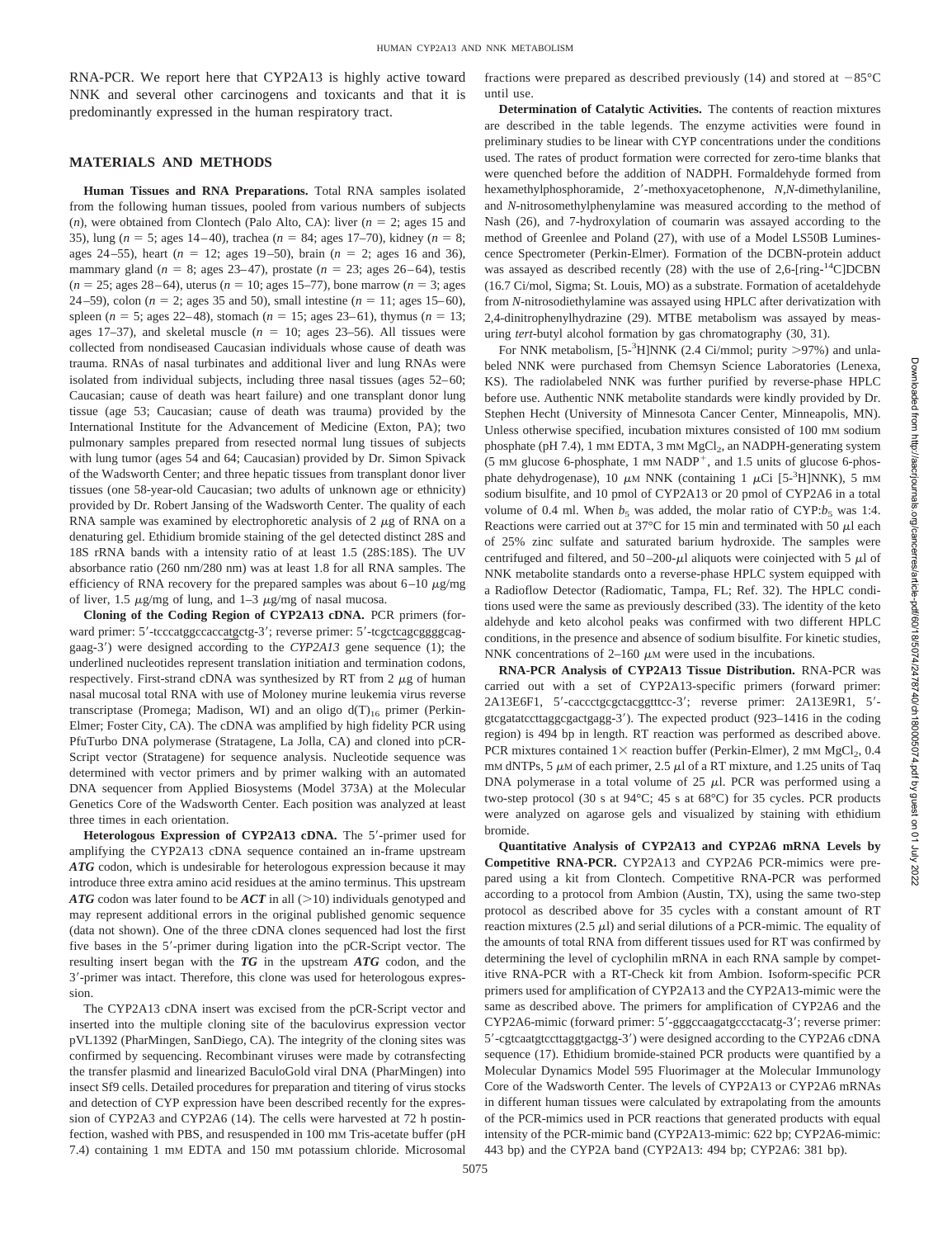

Fig. 1. Deduced amino acid sequence of CYP2A13 cDNA and differences from the published *CYP2A13* gene sequence (1). The protein sequence deduced from CYP2A13 cDNA (*cDNA*) is shown on *top* and that predicted from the genomic sequence (*gene*) is shown *below*, of which only those amino acid residues differing from the cDNA-derived sequence are indicated. Amino acid residues are numbered to the *right*, beginning with the amino terminus. The positions of introns in the *CYP2A13* gene are also indicated. Only the carboxyl terminal half of the protein is shown. The nucleotide sequence of CYP2A13 cDNA has been assigned the GenBank accession no. AF209774.

**Other Methods and Materials.** Total RNA was prepared from frozen tissues according to the method of Chomczynski (34), with use of TRIzol Reagent (Life Technologies, Inc., Grand Island, NY). Preparation of heterologously expressed CYP2A6 in Sf9 cells was described previously (14). Protein concentrations were determined by the bicinchoninic acid method (Pierce, Rockford, IL) using BSA as the standard. Microsomal CYP was determined according to the procedure of Omura and Sato (35). CO-difference spectra of expressed CYP were recorded at room temperature using a Varian Model Cary 3E spectrometer. Polyclonal rabbit antibodies to CYP2A5 were prepared in a recent study (36). Immunoblot analysis was performed with an enhanced chemiluminescence kit from Amersham (Piscataway, NJ). Rabbit and rat NADPH-CYP reductase and rat  $b_5$  were obtained as described previously (30, 31, 36).

## **RESULTS**

**cDNA Cloning and Sequence Verification.** CYP2A mRNA expression was previously detected by RNA-blot analysis using CYP2A6 cDNA as a probe (5). The high degree of sequence similarity between CYP2A6 and CYP2A13 suggested that the detected signal might include transcripts from both isoforms. However, initial attempts using a RNA-PCR cloning strategy did not detect CYP2A13 mRNA in human liver.<sup>4</sup> In the present study, a similar PCR cloning strategy was used to identify and isolate CYP2A13 cDNA from human nasal mucosa. A total of 12 clones containing the PCRamplified CYP2A13 coding region were isolated, all of which contained DNA inserts with identical restriction maps (data not shown). Three of the clones were completely sequenced and found to have identical nucleotide sequences, indicating that PCR errors did not occur. When the cDNA sequence was compared with the predicted coding nucleotide sequence of the previously reported *CYP2A13* genomic clones (1), eight nucleotide discrepancies were found, which resulted in seven amino acid substitutions, as shown in Fig. 1. The nucleotide differences between the gene and cDNA sequences are at (gene $\rightarrow$ cDNA, numbered from the translation start codon): 141  $(C\rightarrow G$ , exon 1, silent change), 624 (G $\rightarrow$ C, exon 4), 638 (G $\rightarrow$ C, exon 4), 1193 (A $\rightarrow$ T, exon 8), 1226 (A $\rightarrow$ G, exon 8), 1232 (G $\rightarrow$ T, exon 8), 1235 (G $\rightarrow$ A, exon 8), and 1255 (G $\rightarrow$ A, exon 8). However, in experiments not presented, DNA sequencing or RFLP analysis of the PCR products amplified from the exon 8 of the *CYP2A13* gene in 23 Chinese and 29 Caucasians detected only the nucleotide sequences corresponding to the cDNA, but not the genomic clones (1). Subsequently, an original *CYP2A13* genomic clone (no. 27292) was resequenced, and the results confirmed that the eight nucleotide differences represent sequencing errors in the published gene sequence, but not allelic variations. The silent nucleotide difference in exon 1 was also confirmed in a recent report (37) in which the CYP2A13 exon 1 sequence was obtained from a different genomic clone.

**Characterization of Heterologously Expressed CYP2A13.** A typical CYP CO-difference spectrum with an absorbance maximum at about 450 nm was recorded with detergent-solubilized microsomal preparations from CYP2A13-expressing Sf9 cells, as shown in Fig. 2. The peak at about 415 nm did not arise from P420 and was routinely detected in microsomal fractions from control Sf9 cells or cells infected with the wild-type virus, which did not show any CYP spectrum (not shown). The specific content of CYP in CYP2A13 expressing Sf9 microsomes ranged from 0.26 to 0.56 nmol of CYP/mg protein. Expression of the CYP2A13 protein was confirmed by immunoblot analysis with an antibody to mouse CYP2A5 (36). As shown in the inset of Fig. 2, a single band of the expected size was detected in the microsomal fraction of CYP2A13-expressing Sf9 cells, but not in control cells. The recombinant CYP2A13 migrated to the same position as did a CYP2A6 standard (not shown), suggesting that it was not degraded or posttranslationally modified.

The catalytic activities of CYP2A13 toward a number of known CYP2A6 substrates were examined in a reconstituted system. As shown in Table 1, although CYP2A13 was only about one-tenth as active as CYP2A6 in catalyzing coumarin 7-hydroxylation, it was as active as CYP2A6 toward DCBN and *N*-nitrosodiethylamine and 1.5 to 3.5-times more active than CYP2A6 toward *N*,*N*-dimethylaniline, *N*-nitrosomethylphenylamine, hexamethylphosphoramide, and 2'methoxyacetophenone at 1 mm substrate concentrations.

The metabolic activity of CYP2A13 toward NNK, a major tobaccospecific nitrosamine and a potent respiratory carcinogen in animals, was then studied. HPLC analysis of [<sup>3</sup>H]NNK metabolites formed during incubations with CYP2A13 indicated that the keto aldehyde was the major product and the keto alcohol was the minor product; no other metabolite peaks were detected (not shown). As shown in Table 2, CYP2A13 was much more active than CYP2A6 in the formation of both keto aldehyde and keto alcohol at an NNK concentration of 10  $\mu$ M. The presence of sodium bisulfite in the incubation mixture to trap keto aldehyde (38) did not cause any inhibition of NNK metabolism catalyzed by either CYP2A6 or CYP2A13 (data not shown). The addition of  $b<sub>5</sub>$  slightly stimulated the activity of both enzymes, but CYP2A13 was still much more active than CYP2A6. Formation of the keto alcohol by CYP2A6 was not detectable at this substrate concentration. The same CYP2A13 and CYP2A6 preparations were also used to compare their metabolic activities toward MTBE, a gasoline



Fig. 2. CO-difference spectrum and immunoblot analysis of heterologously expressed CYP2A13. Microsomal preparations of CYP2A13-expressing Sf9 cells were solubilized with 0.5% Tergitol NP-10, and the spectrum was recorded at 22°C. *Inset,* immunoblot analysis of microsomal preparations  $(5 \mu g)$  protein each) from control Sf9 cells and CYP2A13-expressing Sf9 cells, with a rabbit anti-mouse CYP2A5 antibody.

<sup>4</sup> J. Sheng and X. Ding, unpublished observations.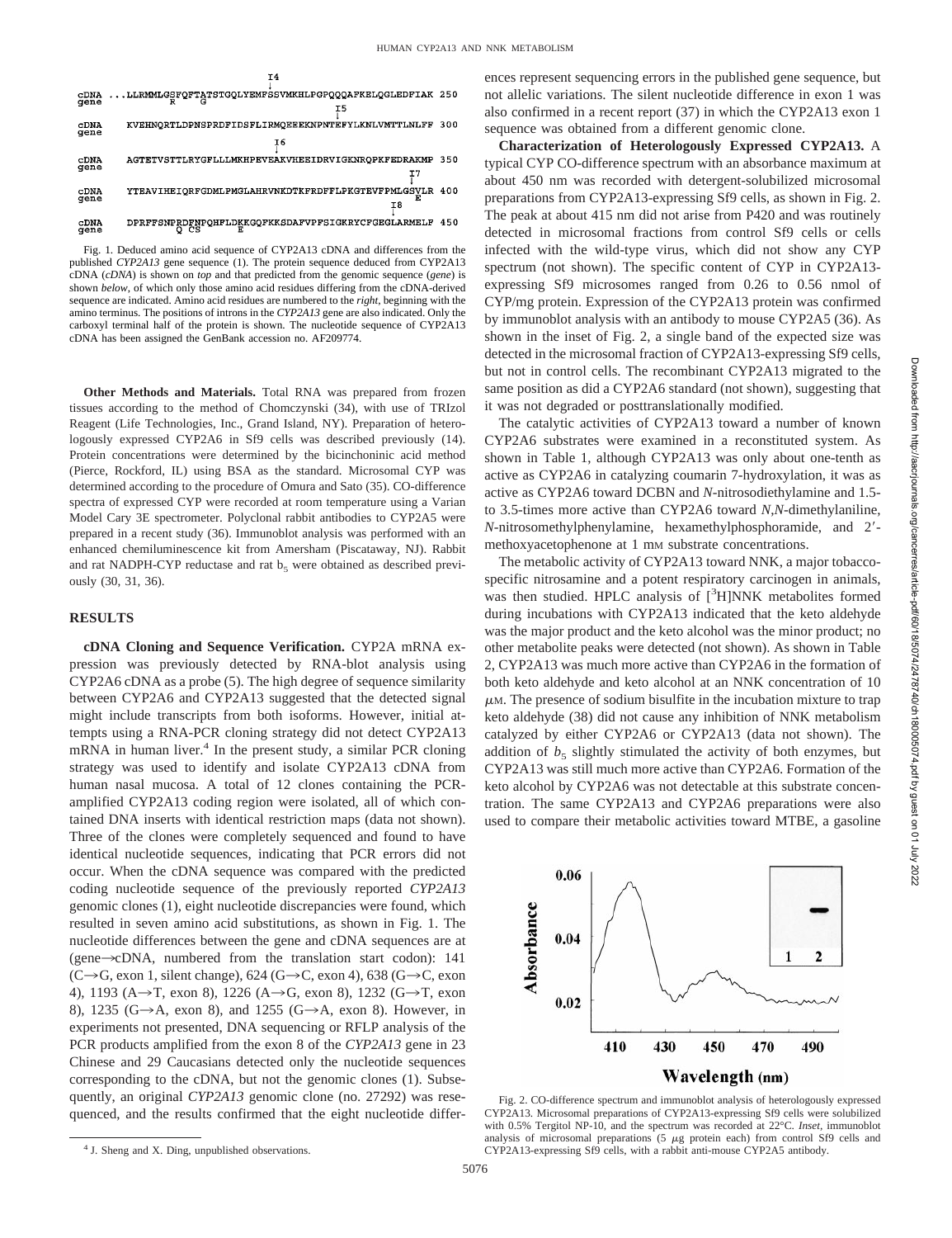#### Table 1 *Catalytic activities of CYP2A13 and CYP2A6 toward xenobiotic compounds*

Reaction mixtures contained 50 mm phosphate buffer (pH 7.4), 1 mm NADPH, or an NADPH-generating system containing 0.4 mm NADP, 8.2 mm MgCl<sub>2</sub>, 10 mm glucose-6-phosphate, and 0.4 units/ml glucose-6-phosphate dehydrogenase, a reconstituted CYP system containing 0.1  $\mu$ M recombinant CYP in Sf9 microsomes and 0.3  $\mu$ M-purified rabbit NADPH-CYP reductase, and a substrate at the indicated concentration. Reactions were carried out at 37°C for 20-50 min. The values presented, which are initial linear rates, are the average of duplicate determinations with differences  $\leq$ 15% of the mean.

|                                                |                          | Rate of product formation (nmol/min/nmol CYP) |        |
|------------------------------------------------|--------------------------|-----------------------------------------------|--------|
| Substrate (concentration)                      | Reaction                 | CYP2A13                                       | CYP2A6 |
| Coumarin (0.1 mm)                              | 7-Hydroxylation          | 0.26                                          | 2.2    |
| 2,6-Dichlorobenzonitrile (0.03 mm)             | Protein adduct formation | 0.04                                          | 0.03   |
| $N$ -Nitrosodiethylamine $(1 \text{ mm})$      | N-Deethylation           | 0.81                                          | 0.58   |
| Hexamethylphosphoramide (1 mm)                 | N-Demethylation          | 7.5                                           | 1.8    |
| $N$ , $N$ -Dimethylaniline (1 mm)              | N-Demethylation          | 8.0                                           | 2.0    |
| $2'$ -Methoxyacetophenone $(1 \text{ mm})$     | $O$ -Demethylation       | 7.2                                           | 1.6    |
| $N$ -Nitrosomethylphenylamine $(1 \text{ mm})$ | N-Demethylation          | 10.6                                          | 4.3    |

#### Table 2 *Metabolism of NNK and MTBE by heterologously expressed human CYP2A6 and CYP2A13*

Metabolism of NNK and MTBE was assayed as described in "Materials and Methods." NNK (10  $\mu$ M) and MTBE (0.25 mM) were incubated with the reconstituted CYPs at 37°C for 15 or 30 min, respectively. Where indicated, the molar ratio of  $CYP$ ;  $b<sub>5</sub>$  was 1:4. The values reported are the average of two separate determinations with variations of  $<$ 10% of the mean.

|                 | Rate of product formation (nmol/min/nmol CYP) |                   |                    |  |
|-----------------|-----------------------------------------------|-------------------|--------------------|--|
|                 | <b>NNK</b>                                    |                   | <b>MTBE</b>        |  |
| Enzyme          | Keto aldehyde                                 | Keto alcohol      | tert-butyl alcohol |  |
| CYP2A13         | 1.8                                           | 0.45              | 1.1                |  |
| $CYP2A13 + b_5$ | 2.2                                           | 0.62              | 1.4                |  |
| CYP2A6          | 0.024                                         | n.d. <sup>a</sup> | 1.1                |  |
| $CYP2A6 + b_5$  | 0.036                                         | n.d.              |                    |  |

*<sup>a</sup>* n.d., not detected.

ether that is a substrate of CYP2A6 (39). The activities of both CYP2A13 and CYP2A6 in the demethylation of MTBE were similar (Table 2).

Kinetic parameters of CYP2A13-catalyzed metabolic activation of NNK were subsequently determined in the presence of  $b<sub>5</sub>$  and with NNK concentrations ranging from 2 to 160  $\mu$ M. As shown in Table 3, the apparent  $K<sub>m</sub>$  value of CYP2A13 was 11.3  $\mu$ M for the formation of keto aldehyde and 13.1  $\mu$ M for the formation of keto alcohol. These  $K<sub>m</sub>$  values are much lower than those of CYP2A6 or any other human CYP enzymes examined previously (21, 25). The catalytic efficiency, expressed as the ratio of  $V_{\text{max}}$ : $K_{\text{m}}$ , of CYP2A13 was 29 and 44 times (for keto alcohol and keto aldehyde formation, respectively) higher than those found for CYP2A6 under similar conditions (25). These results indicate that CYP2A13 is a highly efficient enzyme for the metabolic activation of NNK.

**Tissue Distribution of CYP2A13 mRNA.** Specific antibodies against CYP2A13 are presently not available. Several anti-CYP2A antibodies, including anti-CYP2A10/11 (40), anti-CYP2A5 (36), and a monoclonal anti-CYP2A6 (Gentest), all recognized both CYP2A6 and CYP2A13 on immunoblots, and the two proteins were not resolved upon SDS-PAGE (data not shown). Therefore, it is presently difficult to determine the tissue distribution of CYP2A13 protein.

Consequently, tissue distribution of CYP2A13 mRNA was determined by RNA-PCR with isoform-specific primers. As shown in Fig. 3, a band of expected size for CYP2A13 (494 bp) was detected in liver, lung, nasal mucosa, and trachea, but not in heart or kidney. The lack of product in several tissues and in additional negative controls (not shown) in which RNA was omitted provided evidence that the PCR reaction was specific, *i.e.,* no cross-tissue contamination or nonspecific amplification occurred in these experiments. The CYP2A13 specificity of the primers was confirmed by direct sequencing of the PCR products, which did not reveal any sequences corresponding to CYP2A6 or CYP2A7 (All of the products sequenced were identical to 2A13; data not shown). In other experiments not shown, the same PCR product was also detected in brain, mammary gland, prostate, testis, and uterus, although at very low band intensity, but not in bone marrow, colon, small intestine, spleen, stomach, thymus, or skeletal muscle.

For those human tissues found to be positive for CYP2A13 mRNA expression by qualitative RNA-PCR, the relative levels of CYP2A13 and CYP2A6 mRNA were determined by competitive RNA-PCR. The efficiency of the RT step, as determined by the amount of product formed in competitive PCR from a constant amount of a modified cyclophilin transcript added to each RNA sample before the RT step, was about the same in various RNA samples used, with a maximal variation of  $<$  50%. The transcript level of endogenous cyclophilin, a housekeeping gene, was also determined in each RNA sample by competitive PCR, and was found to vary between  $0.5 \times 10^8$  and  $1.0 \times 10^8$  copy/ $\mu$ g total RNA among all samples tested, which confirmed the accuracy of the RNA concentrations determined spectrally. As shown in Table 4, the highest level of CYP2A13 was found in the nasal mucosa, which was 100 times higher than the CYP2A13 level in the liver and nearly 5 times as high as the level of CYP2A6 in the same tissue. On the other hand, CYP2A6 was found to have the highest level in the liver, almost 2000-fold higher than the level of CYP2A13 in the same tissue and about 16 times higher than CYP2A13 level in the nasal mucosa. The level of CYP2A13 mRNA was much lower in lung and trachea than in the nasal mucosa, but was still  $>10$  times higher than in liver and 3–5 times higher than in testis (data not shown). The other positive tissues, including brain, uterus, prostate, and mammary gland, had CYP2A13 levels even lower than in the liver. In the lung, the level of CYP2A13 mRNA was about eight times higher than that of CYP2A6, and in the trachea, CYP2A13 was also more abundant than CYP2A6. Thus, in contrast to the previously

Table 3 *Kinetic parameters of NNK metabolism by CYP2A13 and comparison with published data for CYP2A6*

NNK metabolism was assayed as described in the legend to Table 2, with  $b<sub>5</sub>$  present. Reactions were carried out for lengths of time that allowed the determination of initial linear rates. The kinetic data for CYP2A13 were obtained from four separate experiments (mean  $\pm$  SD). The data for CYP2A6 were from an earlier study (25) in which NNK metabolism was assayed using the enzyme expressed in baculovirus under conditions similar to that used here for CYP2A13 and also with the addition of  $b_5$ .

|               | CYP2A13                |                              | CYP2A6                          |                        |                              |                 |
|---------------|------------------------|------------------------------|---------------------------------|------------------------|------------------------------|-----------------|
| Product       | $K_{\rm m}$ ( $\mu$ M) | $(nmol/min/nmol$ CYP)<br>max | $\mu_{\rm max}/\Lambda_{\rm m}$ | $K_{\rm m}$ ( $\mu$ M) | $(nmol/min/nmol$ CYP)<br>max | $max/\Lambda_m$ |
| Keto aldehyde | $1.3 \pm 3.5$          | $4.1 \pm 0.6$                | 0.36                            | 118                    | 1.0                          | 0.008           |
| Keto alcohol  | $13.1 \pm 5.1$         | $.2 \pm 0.2$                 | 0.09                            | 141                    | 0.4                          | 0.003           |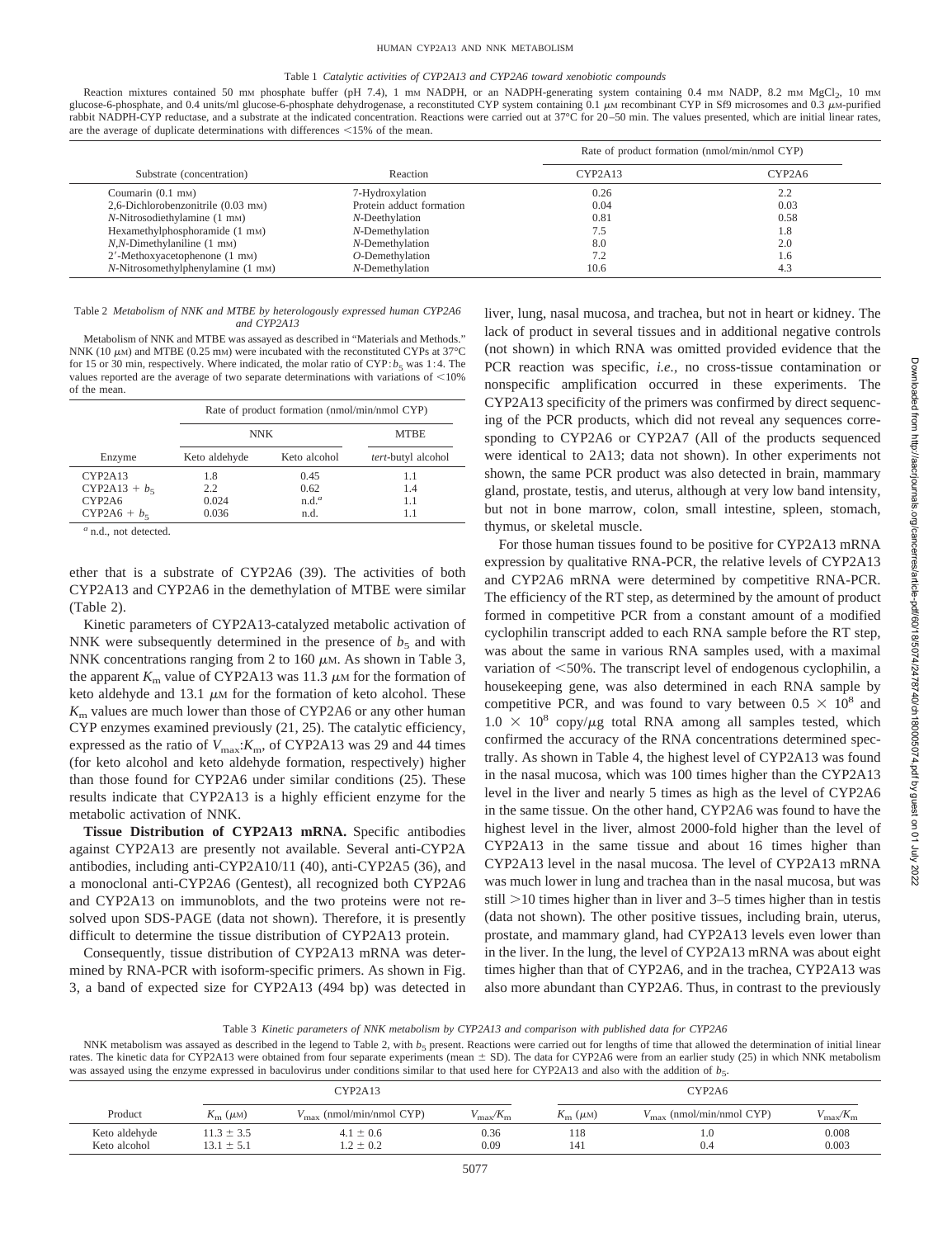known liver-predominant expression of CYP2A6, CYP2A13 was preferentially expressed in the respiratory tract.

## **DISCUSSION**

The present study clearly demonstrates that human CYP2A13 is functional, with facile activities toward many toxic chemicals that were previously shown to be substrates of CYP2A6. Furthermore, CYP2A13 mRNA is predominantly expressed in the respiratory tract. These results strongly suggest that CYP2A13 may play important roles in target tissue metabolic activation and in the toxicity of numerous xenobiotic compounds in the human respiratory system. Further studies on the characterization of the metabolic activities, identification of genetic polymorphisms, and determination of xenobiotic inducibility are under way. Results of these studies will provide valuable information to further elucidate the mechanism of tissueselective xenobiotic toxicity in the human respiratory tract and may help with the design of chemoprevention strategies for respiratory cancer.

There is an inherent uncertainty associated with studying gene expression in autopsied or biopsied human samples in which the transcript levels are potentially influenced by individual differences in age, medical history, tissue preservation, and genetic polymorphism. In addition, the competitive RNA-PCR method is semiquantitative in nature. Nevertheless, the large differences in CYP2A13 mRNA levels observed between different tissues and the relative levels of CYP2A6 and CYP2A13 determined in the same RNA samples provide strong evidence that CYP2A13 is predominantly expressed in the respiratory tract and that, whereas CYP2A6 is a major CYP2A isoform in the liver, CYP2A13 is more abundant than CYP2A6 in the nasal mucosa and the lung. Previous immunohistochemical studies have detected abundant CYP2A-related proteins in human nasal mucosa; the immunoreactivity was localized to the supporting cells in the olfactory epithelium and acinar cells of Bowman's glands in the olfactory mucosa and in the ciliated epithelial cells and the serous gland acinar cells in the respiratory mucosa (4). The present finding that CYP2A13 mRNA is much more abundant than CYP2A6 mRNA in the nasal mucosa suggests that these CYP2A-immunoreactivities mainly represent CYP2A13, but not CYP2A6. However, it remains to be determined whether the two isoforms are located in different cellular populations or different regions in the nasal cavity. Thus, efforts to produce isoform-specific antibodies for additional immunocytochemical studies are warranted.

The detection of CYP2A13 in the human nasal mucosa was reported by Koskela *et al.* (7) during the preparation of this manuscript. These authors, using qualitative isoform-specific RNA-PCR, detected CYP2A13 in both liver and nasal mucosa. Although they did not



Fig. 3. Qualitative determination of the tissue distribution of CYP2A13 mRNA. CYP2A13 mRNA was detected by RNA-PCR with CYP2A13-specific primers as described in "Materials and Methods." The results of PCR analysis of the total RNAs from the liver (*Lane 1*), lung (*Lane 2*), nasal mucosa (*Lane 3*), trachea (*Lane 4*), heart (*Lane 5*), and kidney (*Lane 6*) are shown. DNA markers (100-bp ladder; *Lane 7*) were included for size determination. The position of the CYP2A13-derived PCR product is indicated.

Levels of CYP2A13 and CYP2A6 mRNAs were determined individually by competitive RNA-PCR with use of isoform-specific PCR-mimics for quantification as described in "Materials and Methods." The results represent means  $\pm$  SD, with the number of RNA samples analyzed for each tissue (*n*) indicated in parentheses, or the average of two determinations using a single RNA preparation of pooled tissues, with the individual values shown in parentheses. The total number of subjects whose tissues were used for RNA preparation, either pooled or individually, is also shown.

|               | Total no.   |                       | mRNA levels (attomoles/mg RNA) |
|---------------|-------------|-----------------------|--------------------------------|
| <b>Tissue</b> | of subjects | CYP2A13               | CYP2A6                         |
| Nasal mucosa  |             | $750 \pm 210 (n = 3)$ | $160 \pm 140 (n = 3)$          |
| Liver         |             | $7 \pm 6 (n = 4)$     | $13000 \pm 12000 (n = 4)$      |
| Lung          | 8           | $78 \pm 32 (n = 4)$   | $9 \pm 1 (n = 4)$              |
| Trachea       | 84          | 130 (140, 120)        | 76 (74, 77)                    |

quantify the mRNA levels of CYP2A13 in these two tissues and did not compare the relative mRNA levels of CYP2A6 and CYP2A13 in the nasal mucosa, their study did indicate that the level of CYP2A13 in the liver was below the limit of detection under conditions that allowed quantitative comparison of the levels of CYP2A6 and CYP2A7. This is consistent with the results from the present study indicating very low levels of CYP2A13 expression in the liver. Of interest, neither CYP2A6 nor CYP2A13 was detected in other human tissues examined by Koskela *et al.* (7), including the lung. The lack of detection of CYP2A6 in lung is in contrast to the present finding and previous reports on the detection of CYP2A6 in lung (8, 9).

Cigarette smoking is the single most important etiological factor of lung cancer (41, 42). NNK, which induces lung and nasal tumors in the rodents (43), is believed to play a significant role in the induction of lung cancer in smokers (44). The incidence of nasal tumors is also higher in smokers (45). Human liver and lung microsomes were both active in the metabolism of NNK; the activities were significantly inhibited by carbon monoxide, which is consistent with CYP involvement (21). The major CYP isoform(s) responsible for NNK activation in human target tissues have not been identified. An earlier study indicated that CYP2E1 and CYP2A6 are major catalysts for activation of NNK in human liver microsomes (46). Antibodies and inhibitors to CYP1A and CYP2E1 inhibited metabolic activation in liver, but not in lung, whereas antibodies to CYP2A1, 2C8, 2D1, or 3A4 had little or no effect on the metabolism of NNK in either tissue (21). NNK can be activated by CYP2A6 to form DNA adducts (47). In lung microsomes, CYP2A6 or a related enzyme was implicated in the activation, and lipoxygenases and lipid hydroperoxides possibly also were involved (22). Thus, the present finding that CYP2A13 is much more active than CYP2A6 and other human CYPs in the activation of NNK is of particular interest.

In conclusion, we demonstrated that among all of the human CYP enzymes examined thus far, CYP2A13 is the most active form, with the highest efficiency, for the metabolic activation of NNK. Together with its predominant expression in the nasal mucosa and lung, we hypothesize that CYP2A13 may play an important role in tobaccorelated tumorigenesis in human respiratory tract.

## **ACKNOWLEDGMENTS**

We thank Dr. Harvey Mohrenweiser of Lawrence Livermore National Laboratory (Livermore, CA) for providing the *CYP2A13* genomic clone no. 27292, Drs. Simon Spivack and Robert Jansing of the Wadsworth Center (Albany, NY) for providing human lung and liver tissues, respectively, and Drs. Laurence Kaminsky and Katherine Henrikson for reading the manuscript. We also gratefully acknowledge the use of the Biochemistry, Molecular Genetics, Molecular Immunology, and Tissue Culture Core Facilities of the Wadsworth Center.